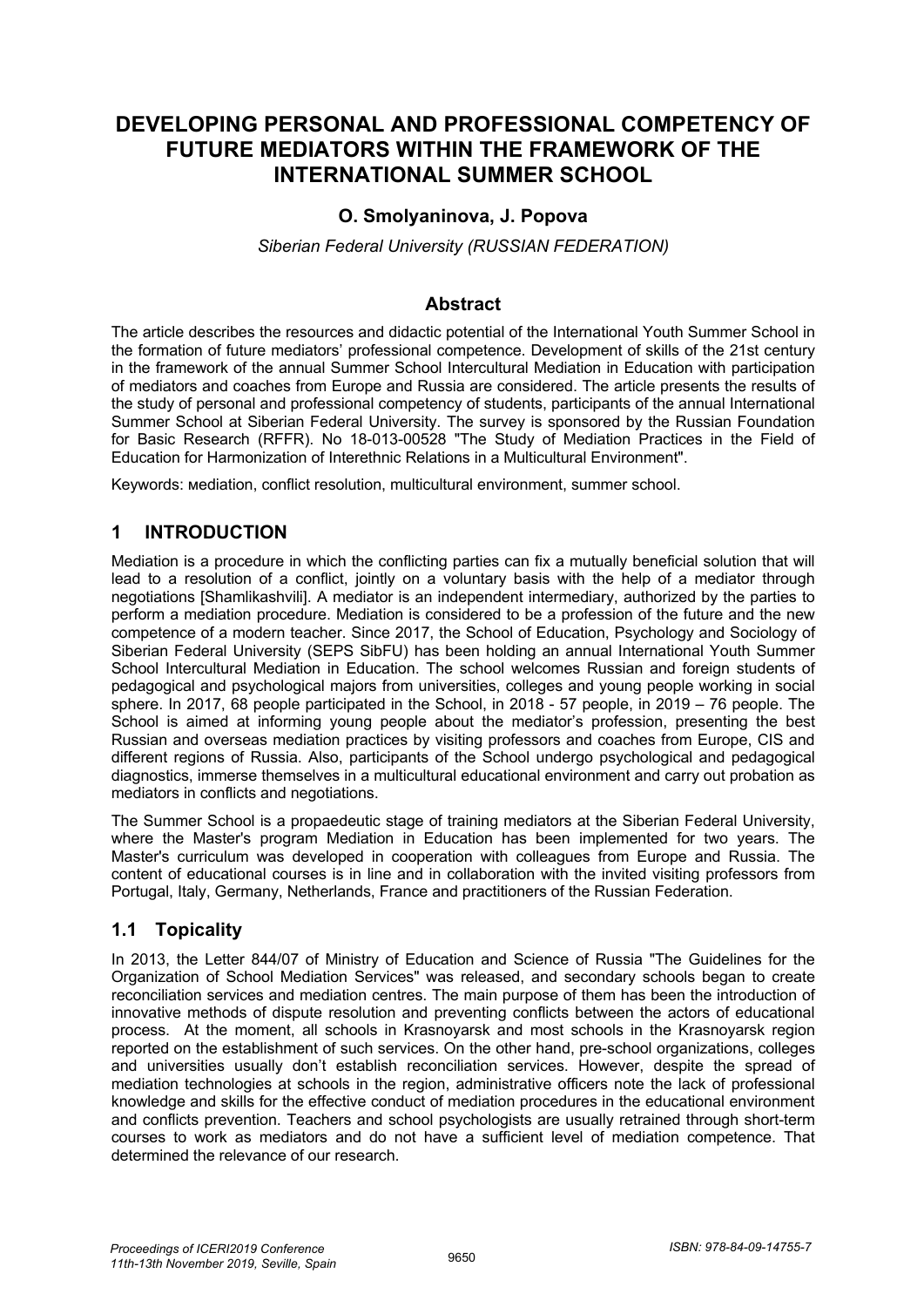#### **1.2 Degree of the problem development**

The methodology and practice of training mediators in education is directly related to the policy of creating a safe educational environment. Undoubtedly, migration processes in the country and the region, the ethnic palette of participants in educational relations, migration and national policy of the state, the degree of self-government of educational organizations, their cooperation with political and social authorities influence the requirements for the competencies and labor functions of mediators. Types of training of mediators for the education system both abroad and in Russia include academic courses in higher education (mainly at the Master's level) or professional development of teachers, psychologists and social services specialists. The monitoring of mediators training showed that in Russia and CIS countries, the most common are retraining courses, sometimes quite short (up to 36/72 hours) to equip school staff with knowledge and skills for reconciliation services work.

According to the results of comparative studies of European scientists (TIME Project Partnership, 2015), currently in Europe there are two models of mediation in education:

- 1 Multicultural mediation in education as a solution to the problems of modern society experiencing cross-cultural problems that inevitably arise in multinational communities.
- 2 Intercultural mediation as a special form of mediation that emphasizes mediation in conflict resolution, and does not always contribute to the process of integration of immigrants.

Significant competences of mediators were determined on the basis of European training models (Foux-Levy, etc.) based on the results of the expert session of practicing mediators in Krasnoyarsk in 2018 [Smolyaninova, Popova, 2019]. It should be noted that in Russia mediators are often specialists in the legal sphere and also in the education system. Naturally, lawyers value knowledge of the legislation and the ability to work with documentation, and teachers and psychologists are focused on communicative competence and special personal qualities. In the opinion of Krasnoyarsk practitioners, school mediators need the following skills and competencies:

- negotiation skills,
- collection and interpretation of information,
- managing interaction between the parties.
- intercultural skills,
- stress-resistance,
- analysis of options for conflict resolution,
- $-$  active listening and empathy,
- neutrality.

These skills are consistent with the principles of mediation: voluntariness, confidentiality, cooperation and equality of the parties, impartiality and independence of the mediator. They form the mediation competence of a modern teacher. V. Semikin defines mediation competence as the ability to skillfully build interactions and, on occasion, to get out of difficulties, realizing and controlling the situation.

We understand the mediation competence of the teacher as an integrative property of the person which characterizes readiness to carrying out constructive negotiations between the conflicting parties in a neutral position of the mediator and ability to implement mediation techniques within the professional activity. We distinguish the following structure: cognitive, motivational-value, activity and reflexive aspects of this competence.

Mediation competence, according to Russian researchers, includes the following groups of skills [Cheglova]:

- The first group (personal) determines the psychological ability of a mediator to be guided in their activities by the principles of mediation;
- The second group (technological) involves the ability to work with communication technologies;
- Third group (procedural) determines the ability to guide the negotiation process.

Within the design of the Summer School, the forms of training for achievement of the planned educational results were allocated. These include active, practice-oriented forms (role-playing games, workshops, interactive lectures, case studies, viewing and analysis of video cases, supervision, etc.), which are implemented in the educational program of International Summer School. No less important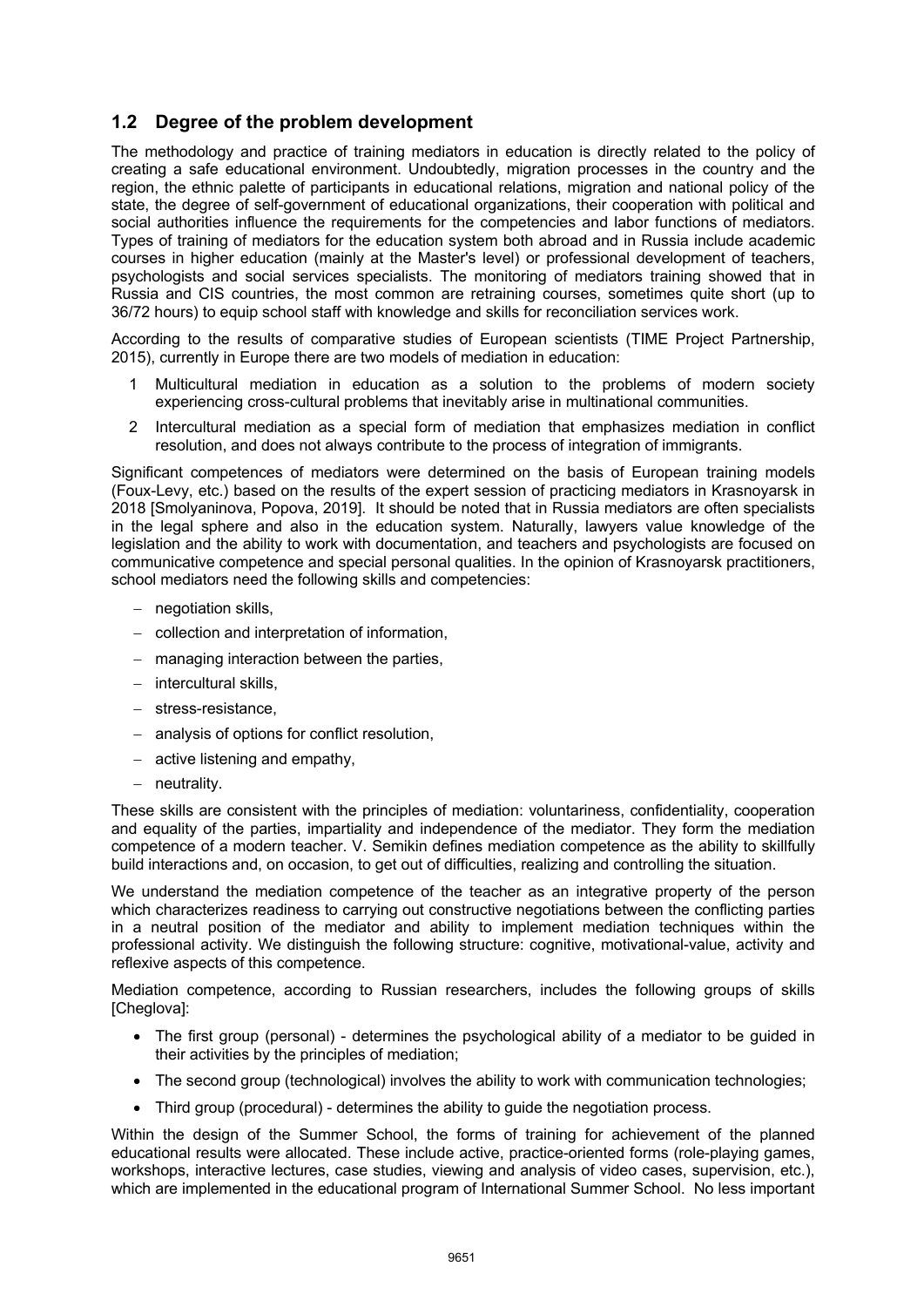are the theoretical knowledge, such as the legal basis of mediation in education, code of conduct, culture of interpersonal communication, conflict study, which have been introduced within the Summer School. Practical mediation trainings and feedback from educators, group members and professional mediators contribute to the development of 21st century skills: critical and reflexive thinking.

### **2 METHODOLOGY**

The methodological basis of the pedagogical design at the School is education model developed by scientists Lieberman, Foux-Levy, Segala (2005). The relevant and deficit resources of professional and personal development of mediators were identified as a result of the expert session and further they are evaluated by diagnostic methods. The participants of the Summer School are provided with a set of valid empirical methods (expert interview, included observation, survey, quiz, reflective essay) to record the educational outcomes achievements.

During three years of the International Summer School Intercultural Mediation in Education, psychological and educational diagnostics of participants were carried out. The description of the diagnostics is presented in the Table 1.

| <b>No</b>      | <b>Instrument</b>                                 | Year                   | <b>Authors</b>                                                          | <b>Objective</b>                                                                                                                                                                                               |  |
|----------------|---------------------------------------------------|------------------------|-------------------------------------------------------------------------|----------------------------------------------------------------------------------------------------------------------------------------------------------------------------------------------------------------|--|
| 1              | <b>Tolerance Index</b><br>Express Survey          | 2017,<br>2018          | G.U. Soldatova,<br>O.A. Kravtsova,<br>O.E. Kukhlaev, L.A.<br>Shaigerova | To diagnose the general level of tolerance and its<br>aspects: ethnic tolerance, social tolerance, tolerance<br>as personality trait.                                                                          |  |
| $\overline{2}$ | <b>Types of Ethnic</b><br>Identity                | 2017.<br>2018          | G.U. Soldatova,<br>S.V. Ryzhova                                         | To diagnose ethnic identity and its flexibility under<br>pressure of ethnic tension                                                                                                                            |  |
| 3              | A Measure of<br>Emotional<br>Empathy              | 2017,<br>2018.<br>2019 | A. Mehrabian,<br>N. Epstein                                             | To diagnose empathy as a personality trait, to<br>determine the level of empathic skills.                                                                                                                      |  |
| 4              | Self-assessment<br>of Communication<br>Competence | 2017.<br>2019          | I.A. Martyanova                                                         | Diagnosis of communicative competency indicators:<br>positive and negative characteristics of<br>communication, cognitive component, emotional<br>component, behavioral component, communicative<br>tolerance. |  |
| 5              | Conflict-handling<br>Modes                        | 2017,<br>2019          | K. W. Thomas, R.<br>H. Kilmann,                                         | Description of typical types of behaviour/strategies in<br>conflict situations.                                                                                                                                |  |
| 6              | Neuro-psychic<br>Stability of a<br>Person         | 2019                   | <b>Military Medical</b><br>Academy n.a. S.<br>Kirov                     | Revealing some signs of personal problems and<br>estimating probability of their development.                                                                                                                  |  |
| 7              | <b>Stress Resistance</b><br>Test                  | 2019                   | N.V. Kirsheva, N.V.<br>Ryabchikova                                      | Assessing the neuropsychiatric stability of the<br>personality.                                                                                                                                                |  |
| 8              | Inter-ethnic<br>Tolerance Test                    | 2019                   | V.S. Sobkin,<br>D.V. Adamchuk                                           | Diagnosis of tolerant attitudes in the sphere of inter-<br>ethnic relations.                                                                                                                                   |  |

*Table 1 Description of psychological and educational diagnostics used in the framework of the International Summer School Intercultural Mediation in Education.* 

## **2.1 Diagnostics of stress resistance**

To determine neutrality and ability to resist stressful situations, two methods were selected: Evaluation of Neuro-psychic Stability of a Person (MMA n.a. S. Kirov) and Stress Resistance Test (N. Kircheva & N. Ryabchikova). According to input testing, the level of stress resistance among the participants of the Summer School is above average. Results such as below average and low were not recorded. In our opinion, this result stems from the comfortable conditions of the Summer School and the friendly atmosphere for the participants. The cohort of participants consists mainly of future teachers, psychologists or specialists in the social sphere. Therefore, these young people have a willingness to develop stress resistance and the ability to maintain high mental and physical performance under pressure. The results are shown in Fig.1.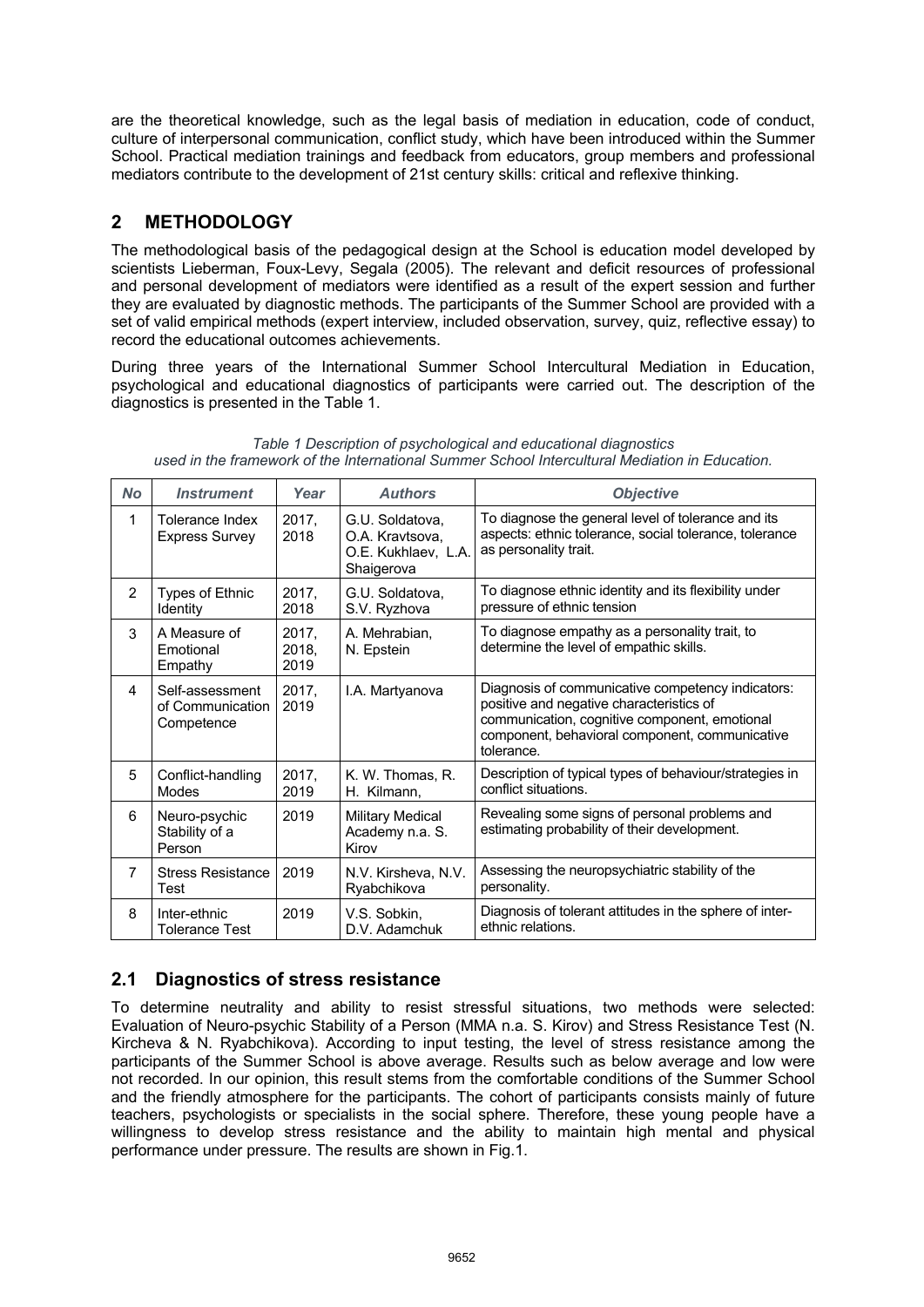

*Figure 1 - Levels of stress resistance of participants of the Summer School Intercultural Mediation in Education.* 

At the end of the Summer School, participants were offered a test of Neuro-psychic stability, consisted of 84 questions, which had to be answered "Yes" or "No" within 30 minutes. The analysis of the answers can clarify some personal reactions, behavior and mental state in different situations. The School participants passed the test autonomously by the automated self-diagnosis technologies. The obtained results correlate with the input testing without significant changes.

### **2.2 Diagnostics of empathy**

One of the 21st century skills – communication and emotional intelligence – can be measured using validated diagnostic techniques. We chose the questionnaire by A. Mehrabian and M. Epstein for the diagnosis of the empathic ability. According to the authors of the method, empathy is the leading mechanism of people's perception of each other in the process of communication. It involves emotional, sincere reactions to the behavior of other people. The technique allows to determine the level of understanding, compassion, sympathy in communication. [Soldatova, 2002].

Among 62 Summer School trainees tested in 2019, only three people were diagnosed a very low levels of empathy and nine showed low levels. Psychologists note that such people are usually focused on their own feelings and can be characterized as indifferent to the other people emotions. 48% of respondents were diagnosed with an average level of empathy. As a rule, this is due to a high level of empathy towards loved ones and indifference to others. 24% of respondents have a high level of empathy – a deep sense of empathy and acceptance of the position of the Other. Thus, the results of the study showed the need to develop students' empathy. The results are shown in Fig.2.



*Figure 2. Levels of empathy of the participants of the Summer School Intercultural Mediation in Education.*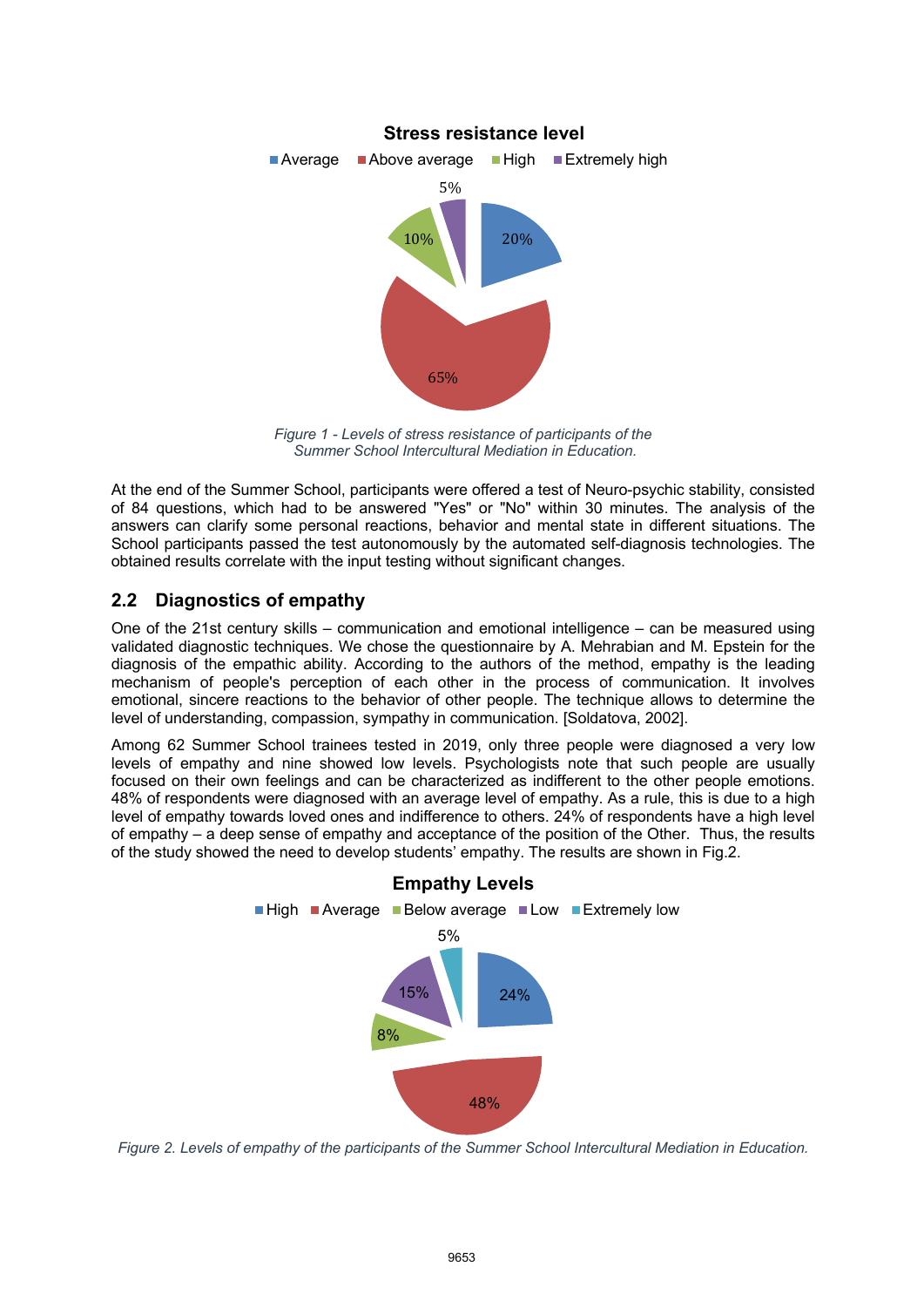#### **2.3 Diagnostics of communication competence**

In the modern world, the communication competence of students is formed in an open multicultural society. Researcher Irina Martyanova points out its following significant components:

- multicultural outlook:
- sense of solidarity;
- tolerance;
- intercultural skills;
- strive for intercultural dialogue.

The self-diagnosis of communication competence of students was presented in the form of a questionnaire with 50 questions. The interpretation of the results presents five levels: high, average with a tendency to high (medium-high), average, average with a tendency to low and low. Processing of the results showed that the majority of participants of the Summer School have average and medium-high levels. Medium-low and low levels of competence were not identified among the 60 students who passed the survey. The results of the diagnostics are presented in Fig. 3.



#### **Communication competence levels**

*Figure 3. Levels of communication competence of the participants of the Summer School Intercultural Mediation in Education.* 

Thus, for 53% of the Summer School participants the average level of communication competence with a tendency to high is common. Students with this level can be described as sociable and friendly. They are able to adequately assess their partners, build intercultural dialogue and partnerships. In addition, students have a humanistic orientation in interethnic and ethno-cultural communication, they are ready to work in a team; have a fairly high level of empathy and tolerance in communication.

Students, who gave answers at the average level of communication competence (37%), on the one hand demonstrate high communicative activity, readiness to cooperation. On the other hand, they experience the following deficits: inability to adjust their behavior to the reaction of their partners; lack of public speaking skills, inability to conduct discussions and polemics, the presence of ethno-cultural barriers in communication; categorical judgments. The main problems in this case are connected with the technique of communication, which includes the complex of skills of productive communication activity. Taking to consideration the humanitarian profile of the training of students-participants of the Summer School, we can assume a high communicative potential, which will be accomplished in the process of their cultural and professional training, as well as in the process of their self-development.

Only 10 % of students rated their skills at a high level of communication competence. It means that students are ready to intercultural and interethnic contacts and equal dialogue communication. Students know the technology of cooperation, verbal and nonverbal means of productive communication; are able to conduct various forms of communication (dispute, discussion, polemics, etc.); they are able to find a common language with different people, are able to overcome their ethnocentrist prejudices, as well as adjust their own behavior in order to achieve mutual understanding.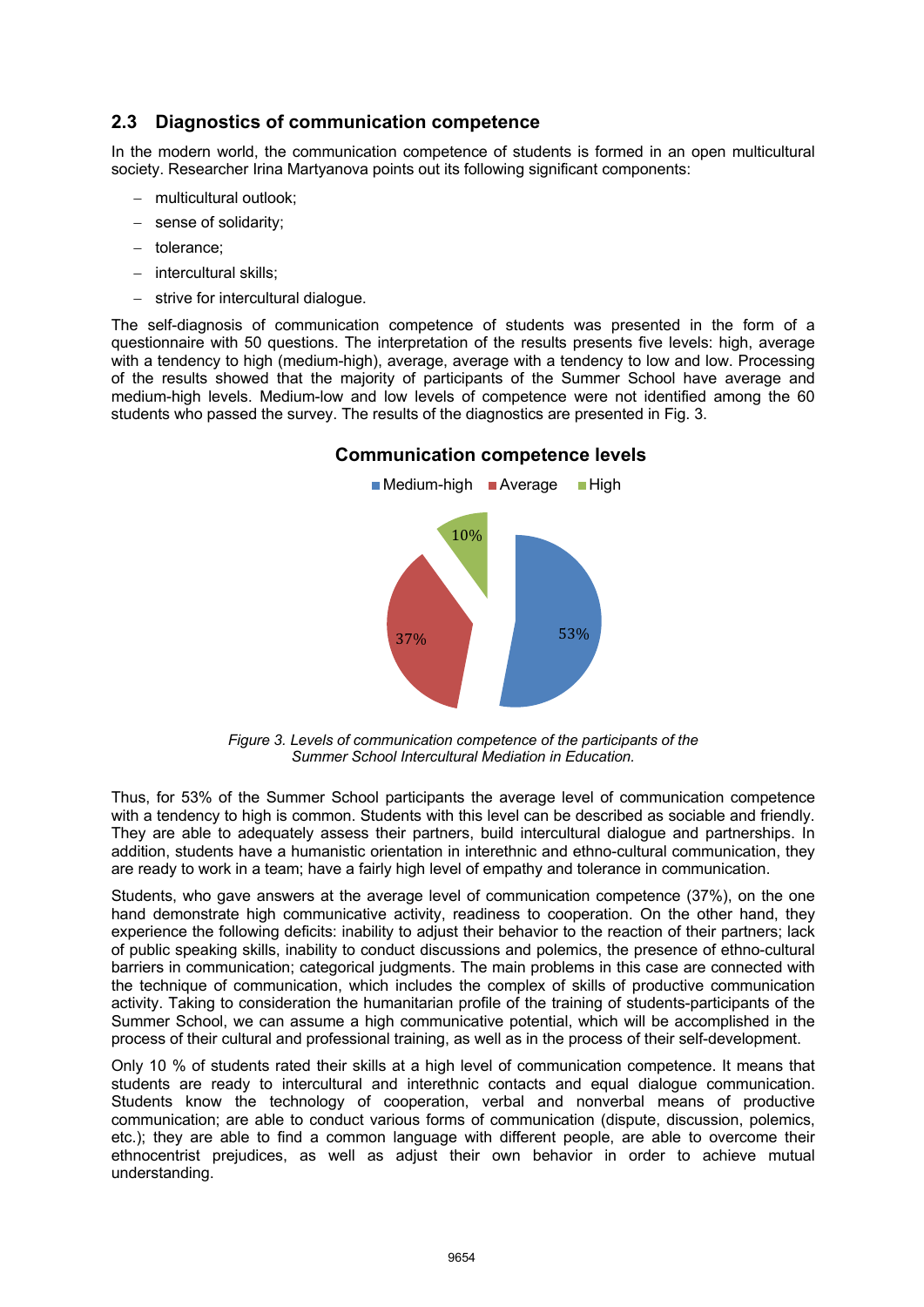### **2.4 Thomas-Kilmann conflict- handling mode instrument**

N. Grishina's adaptation of the Thomas-Kilmann test was chosen to describe the types of behavior in conflict situations at the International Summer School Intercultural Mediation in Education . The basic dimensions are a person's emphasis on protecting their own interests or attention to the interests of the other people involved in the conflict. According to these two main dimensions, the authors have identified the following methods of conflict management:

- 1 competing as the desire to achieve their interests;
- 2 accommodating as sacrificing one's own interests for the sake of an Other;
- 3 compromising as readiness for mutual concessions;
- 4 avoiding, which is characterized by a lack of desire both for cooperation and competition;
- 5 collaboration, when the parties come to an alternative that fully satisfies interests of them both.

The results of diagnostics to determine the ways of conflict management among the participants of the Summer School are presented in Fig.4.



#### **Conflict-handling modes**

*Figure 4. Conflict-handling modes of the participants of the Summer School Intercultural Mediation in Education (Thomas-Kilmann test).* 

According to the results of the survey, the leading conflict management strategies of the participants of the Summer School are collaboration (21 %) and compromising (18 %). The highest percentage of processed results received mixed strategies - almost a third of respondents have more than one dominating type. The most popular combinations were "compromise and avoiding" (half of the results), "cooperation and compromise" (a quarter of all mixed modes).

The results indicate the readiness of the participants of the Summer School to the productive resolution of conflicts, as most of them chose answers that assume productive behavior: collaboration and compromise. These strategies are characterized by a high level of orientation both on one's own interests and on interests of a partner. Such approach is based on preservation of interpersonal and intercultural relations.

None of participants chose the competing strategy in conflicts, which implies the force, authority or manipulation to defend one's interests, regardless of the others as the dominant. This indicates the careful attitude of the participants to the interests of their partners and to the relationships building. This result might be because some students participated in two or three Summer Schools since 2017. Also, Masters majoring in "Mediation in Education", whose conflict and mediation competence is been developed, took part in the School. Another important factor is that since 2018 School of Education, Psychology and Sociology of SibFU included courses on Mediation and Intercultural Education in the curriculum of future teachers-both Bachelors and Masters. The materials (Lectures, presentations, collections of case studies of multicultural conflicts, reports, books) of the Summer School Intercultural Mediation in Education 2017-2019 are presented in an open access on the SEPS SibFU website of shared learning.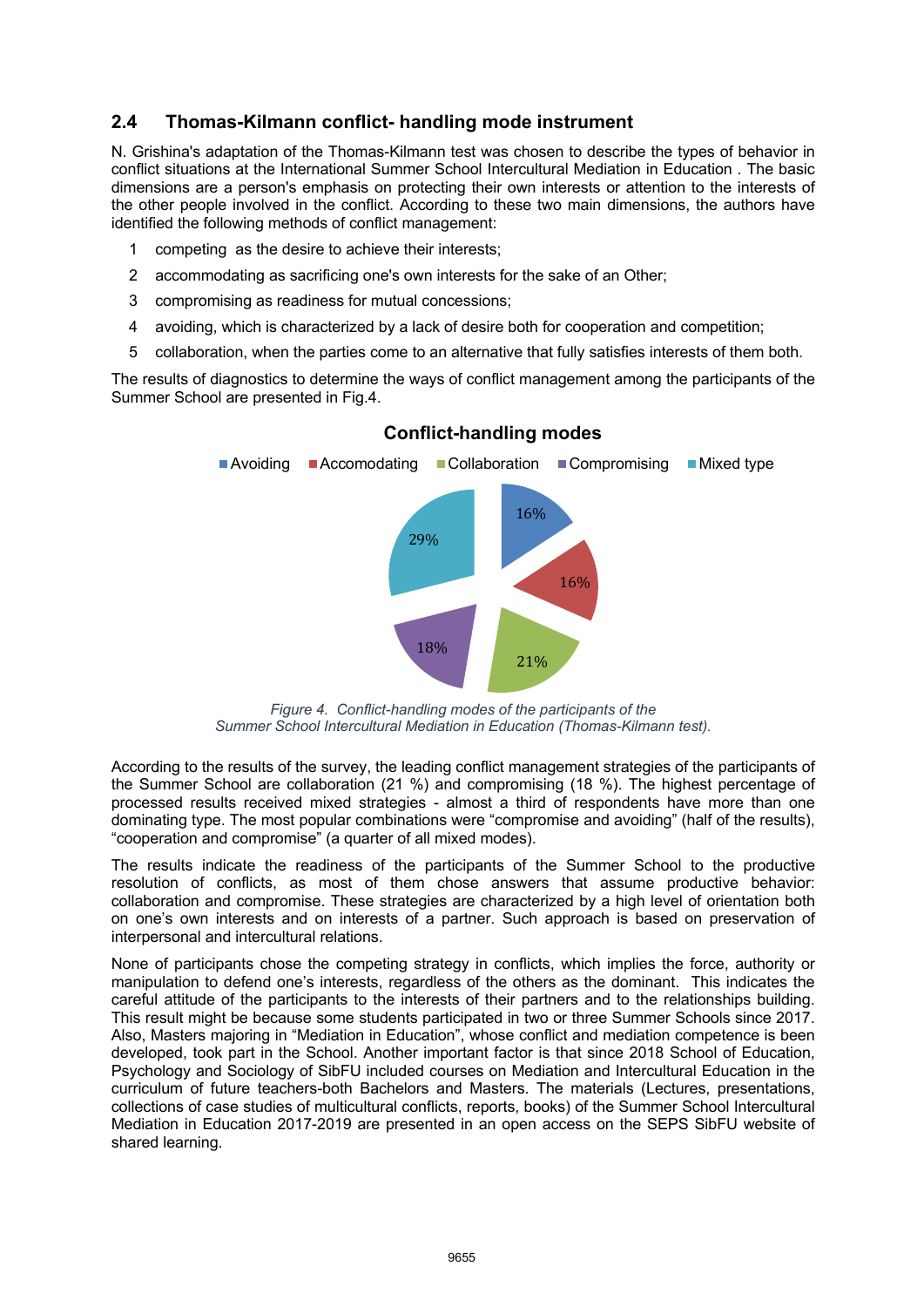#### **2.5 Diagnostics of tolerant attitudes in the sphere of international relations**

Among the 21st century skills (model 2025) there are adaptability, cooperation, intercultural interaction, social responsibility, empathy, negotiation skills. All these skills are necessary for the formation of a culture of tolerant behavior in interethnic communication (intercultural tolerance). The validated method of its diagnostics is the test of tolerant attitudes in the sphere of interethnic relations [V. Sobkin& D. Adamchuk]. The test consists of 12 questions containing 3 to 14 options, and also allows suggesting one's own answer. The answers value from 0.98 to -0.97 points, which are to be summed. A negative result corresponds to the pole of tolerance, a positive result - to the pole of intolerance. The responses results of the Summer School participants ranged from 0.02 to -5.28. The average level of all participants was -3.24, which indicates that they have tolerant attitudes in the field of interethnic relations.

#### **3 RESULTS**

The participants of the International Summer School Intercultural Mediation in Education 2017-2019 were students of pedagogical baccalaureate (profiles Tutor, Primary School Teacher), masters of Siberian Federal University, young teachers, social services specialists. The main principles of forming the content of the International Summer School are the following: continuity, multiculturalism, problemsolving, dialogue, openness, reflexivity, eventfulness. The project of the Summer School Intercultural Mediation in Education is described in the monograph "Lifelong Learning Practices in the Training of Future Teachers: Multicultural Context"(2017). The description of the stages of the School realization is presented in Table 2.

| <b>No</b> | <b>Stage</b>            | <b>Interaction</b><br>with<br><b>students</b> | <b>Stage description</b>                                                                                                                                                                                                                                                                                                                  | <b>Key sources/platforms</b>                                                                                          |
|-----------|-------------------------|-----------------------------------------------|-------------------------------------------------------------------------------------------------------------------------------------------------------------------------------------------------------------------------------------------------------------------------------------------------------------------------------------------|-----------------------------------------------------------------------------------------------------------------------|
| 1.        | Preparatory             | Online                                        | Formulating the purpose, tasks and planned<br>educational outcomes of the School, designing<br>the content of the program, forms of events,<br>describing educational and cultural events,<br>online registration of participants on the<br>website.                                                                                      | Social networks,<br>messengers, email,<br>Summer School<br>website, Siberian<br><b>Federal University</b><br>website. |
| 2.        | Information             | Online                                        | Announcing the Summer School in the media<br>and on the Internet, at international conferences<br>and public lectures, posting working materials<br>on the official website of the Summer School                                                                                                                                          | Social networks, email,<br>Summer School<br>website, Siberian<br><b>Federal University</b><br>website.                |
| 3.        | Event -<br>Activity     | Meeting,<br>face-to-face                      | Conducting educational and cultural-<br>educational events, participation in interactive<br>lectures, trainings, educational projects<br>design and defense, psychological and<br>educational diagnostics                                                                                                                                 | Science and<br>Educational<br>Environment of the<br>School (SibFU Campus)                                             |
| 4.        | Reflexive<br>assessment | Face-to-face,<br>online                       | Multi-step procedure for evaluating educational<br>outcomes of the School participants (expert<br>assessment, self-assessment), filling out<br>sections "Reflection" and "Achievements",<br>posting a report on the results of practice in an<br>individual eportfolio on the website of SibFU,<br>publication of photo and video report. | The official website of<br>SibFU, individual<br>ePortfolio.                                                           |

*Table 2 Stages of implementation of the Summer School Intercultural Mediation in Education.* 

Evaluation tool for educational results achievement of the Summer School Intercultural Mediation in Education was developed by the team of the School. The questions were compiled by lecturers and trainers (each provided 3 questions at the levels "Remembering" and "Understanding" of mediation in education). It had the following blocks:

- 1 Quiz (test questions with options),
- 2 Questions for understanding (open questions),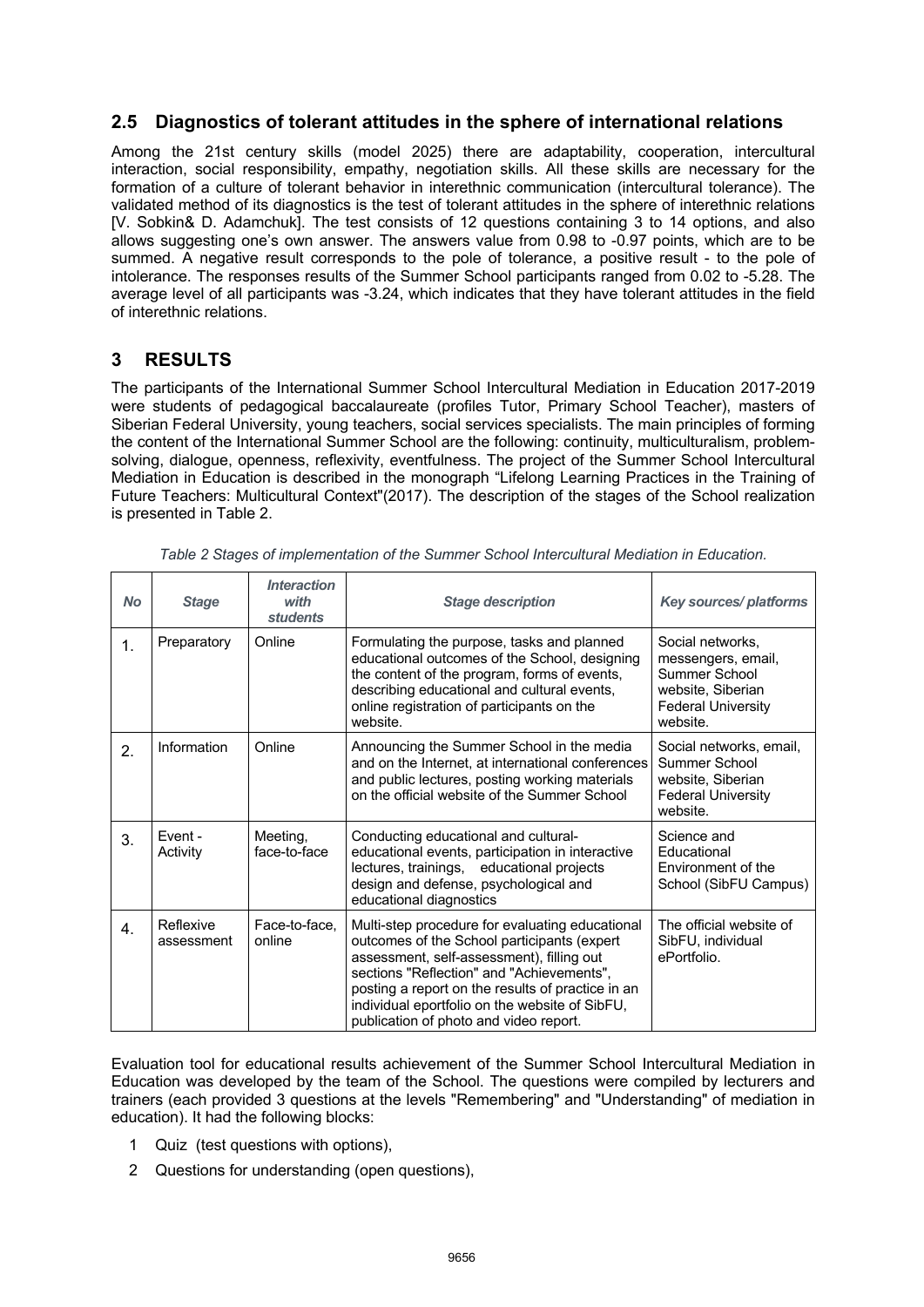- 3 Self-assessment of emotional state,
- 4 Questions on goal setting and achievement of individual aims,
- 5 Feedback questions.

In our opinion, reflexive evaluation on various components of the educational results can not only check the knowledge, but also the depth of understanding, the degree of involvement in educational activities and satisfaction of the participants. It acts as a formative method of evaluation and personal self-determination. The questions of the evaluation tool allow students to reflect on the importance and relevance of the skills and knowledge, to rank the value attitude and to analyze the individual importance of different aspects of participation in the Summer school. Almost 90% of respondents noted the importance of new knowledge, acquaintance with peers, learning from the professionals' experience, communication in an informal environment while working on projects in the format of the Summer School. Only 4% (3 people) gave less than 70% correct answers to the questions of the School assessment tool. 84% of the participants wrote that they plan to use the knowledge, gained at School, in future or current professional activities. Students plan to make additional efforts: to get acquainted with new research and read books on mediation, to discuss the topic of conflicts in the educational environment with teachers, to look for additional places of practice for a deeper development of mediation competency.

#### **4 CONCLUSIONS**

The research outcomes are empirical data obtained during three years of the Summer School Intercultural Mediation in Education on validated and author's methods, analysis of educational results and for the development of professional competencies of future and working teachers. International Summer School Intercultural Mediation in Education confirmed its effectiveness and relevance among young people and students. The developed teaching materials, video lectures, presentations, video cases on mediation are used in the educational process for the Master's program "Mediation in Education" of the School of Education, Psychology and Sociology of Siberian Federal University.

#### **ACKNOWLEDGEMENTS**

The survey is sponsored by the Russian Foundation for Basic Research (RFFR). No 18-013-00528 "The Study of Mediation Practices in the Field of Education for Harmonization of Interethnic Relations in a Multicultural Environment".

#### **REFERENCES**

- [1] Shamlikashvili, T. S. Mediation is a modern method of the out-of-court dispute resolution*.* Moscow: *Publishing House of Interregional Center of Management and Political Consulting*.- 77pp., 2017.
- [2] EQUAL Comparative Study on Language and Culture Mediation in Different European Countries. *Wuppertal: EQUAL EP TransKom* – Gesund & Sozial. 2009.
- [3] Lieberman, E., Foux-Levy, Y. & Segala, P. Beyond Basic Training: Model for Developing Mediator Competence. *Conflict Resolution Quarterly*. - 2005. -23 (2). - P. 237-257. Wiley Periodicals, Inc. and the Association for Conflict Resolution. Retrieved from: https://www.nottingham.ac.uk/research/groups/ctccs/projects/translatingcultures/documents/journals/beyond-basic-training-a-model-for-developing-mediatorcompetence.pdf
- [4] Honeyman, C. *On the Importance of Criteria for Mediator Performance*. 1999. Retrieved from: https://mediate.com/articles/honeyman.cfm
- [5] Research Report On Intercultural Mediation For Immigrants In Europe: *Intellectual Output No 1*, Editors: Dr A. Theodosiou and M. Aspioti, Hellenic Open University/ TIME project partnership, 2015. http://www.mediation-time.eu/index.php?lang=en
- [6] Smolyaninova, O.G. & Popova, J.V. Specific Issues of Training Intercultural Mediators for Education in Europe and Russia. *Journal of Siberian Federal University*, 12 (2), 247-260. 2019.